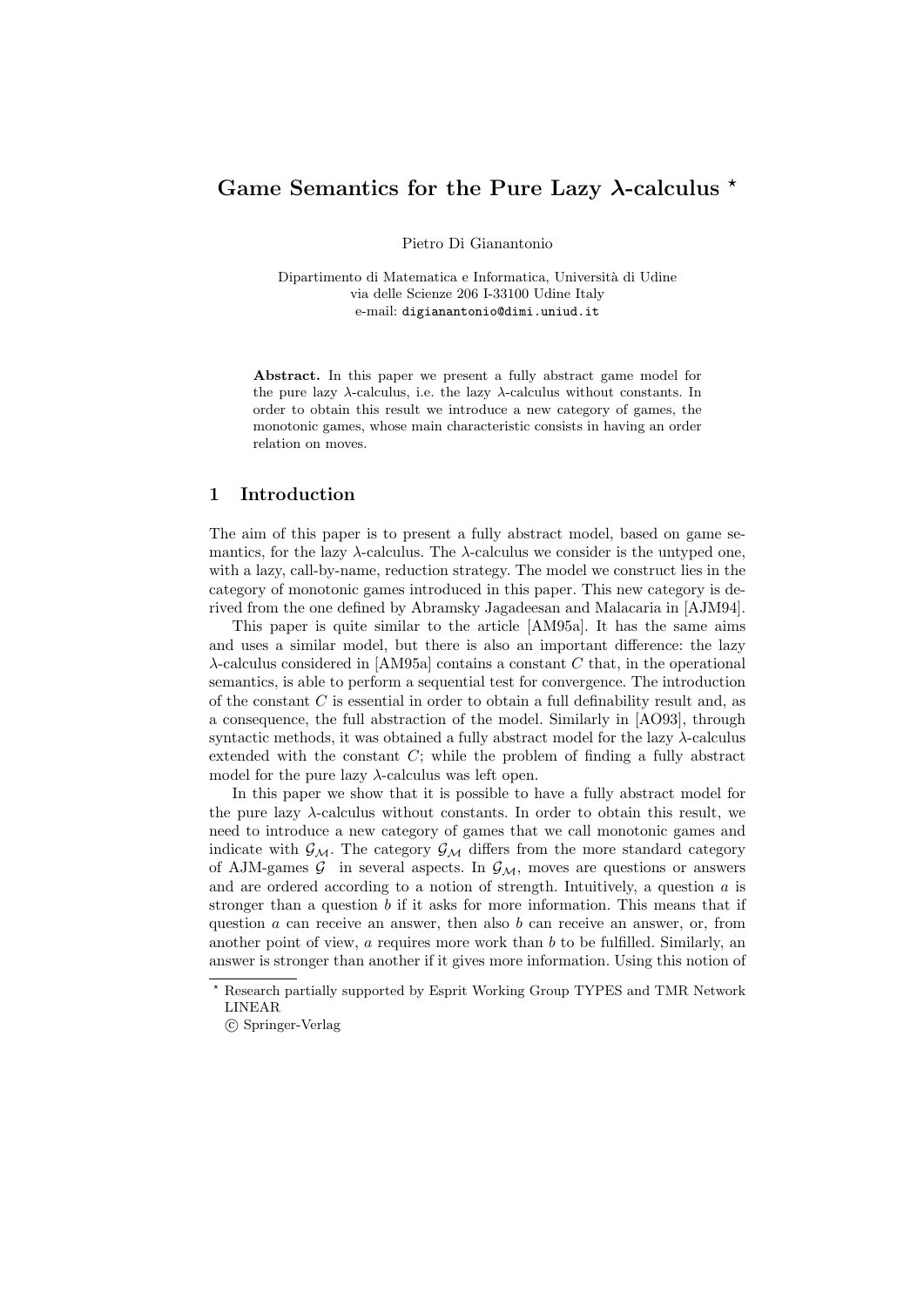strength, we impose some new restrictions on the way that a play can evolve and in the way that a strategy can behave. Intuitively, we ask that a play proceeds with stronger and stronger questions, and that a strategy preserves the strength order relation. By these restrictions, in our game  $\lambda$ -model strategies are forced to behave as interpretations of  $\lambda$ -terms, and hence we have a fully complete and fully abstract model.

# 2 The calculus

We define here the language  $\lambda l$ , together with its operational semantics. Language  $\lambda l$  is a lazy  $\lambda$ -calculus, its set of terms constructed from a set of variables  $Var(\ni x)$  by the grammar:

$$
M ::= x \mid MM \mid \lambda x.M
$$

The operational semantics is given by a big-step reduction relation,  $M \downarrow N$ , evaluating a term to a weak head normal form. The strategy of evaluation is lazy and call-by-name.

$$
\overline{\lambda x.M \Downarrow \lambda x.M}
$$
  

$$
\underline{M \Downarrow \lambda x.P \qquad P[N/x] \Downarrow Q}
$$
  

$$
\underline{MN \Downarrow Q}
$$

The above reduction strategy gives rise to a contextual pre-order  $(\sqsubseteq_l)$  on closed  $\lambda$ -terms  $(\Lambda^0)$  defined by:

$$
M \sqsubseteq_l N \iff (\forall C[\ ] \in \Lambda^0 \cdot C[M] \Downarrow \Rightarrow C[N] \Downarrow)
$$

We indicate with  $\approx_l$  the equivalence relation induced by  $\sqsubseteq_l$ . The following properties will be used:

- the lazy reduction strategy converges on any term M  $\beta$ -equivalent to a  $\lambda$ abstraction;
- the relation  $\approx_l$  is a  $\lambda\beta$ -theory.

The above properties follow immediately from the fact that there exist adequate models for the lazy  $\lambda$ -calculus (see [AO93,AM95a,BPR98]).

### 3 The categories of monotonic games

In this section, we define the two categories of games employed in this article. These two categories are closely related to the categories  $\mathcal G$  and  $K_1(\mathcal G)$  presented in [AJM94]. They are defined following similar patterns; essentially, they only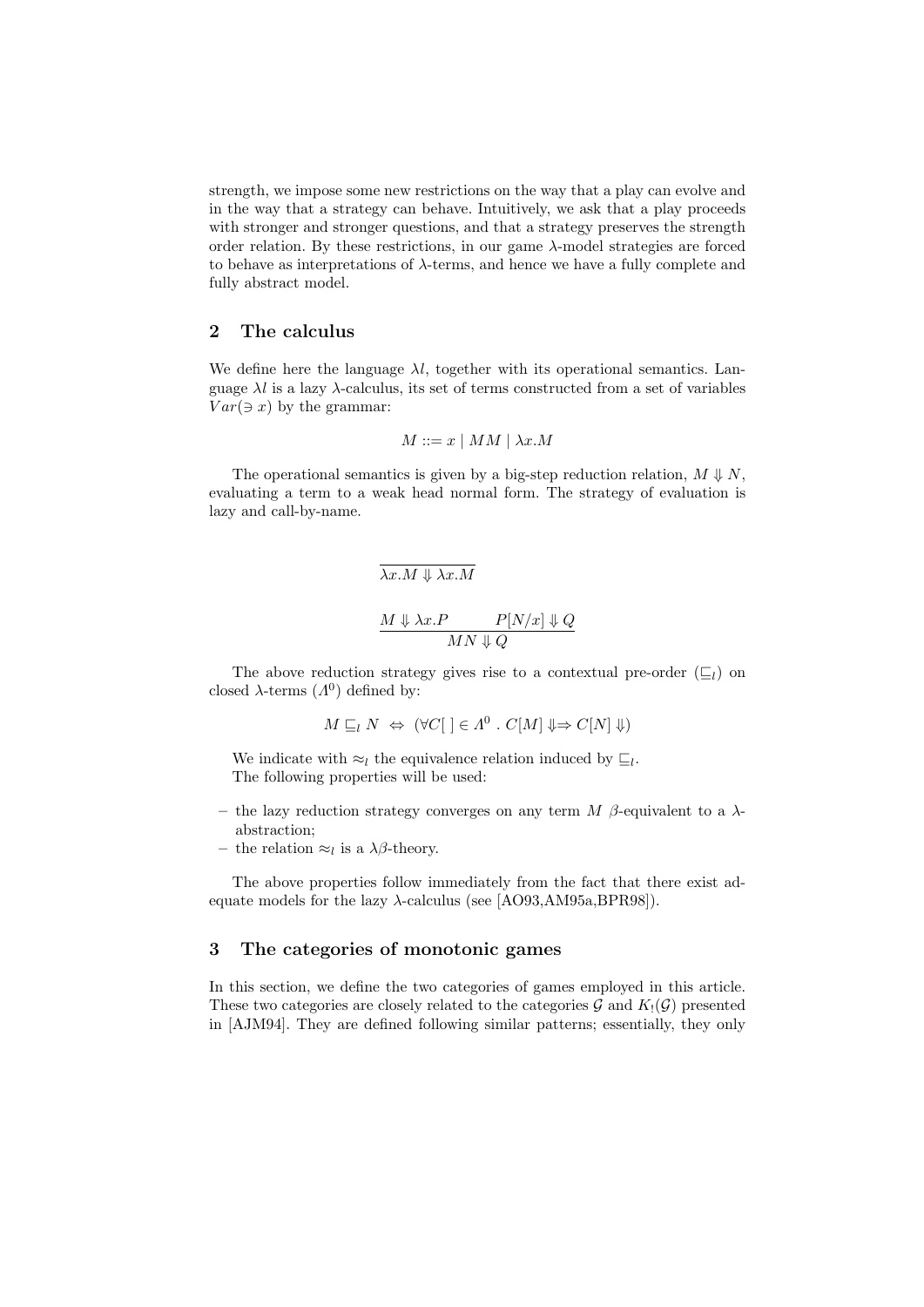differ with respect to the strength order relation on moves. We begin by giving the basic definitions.

As usual, we consider games between two participants: the Player and the Opponent. A play consists in an alternate sequence of moves, while each move consists in posing a question ( $\in M^Q$ ) or giving an answer ( $\in M^A$ ). Before giving the definition of games, we introduce the notation that will be used in the following.

- We use the metavariables  $A, B, C$  to range on games, the metavariables s, t, r, q to range on plays and the metavariables  $a, b, c$  to range on moves.
- The empty sequence is denoted by  $\epsilon$ , concatenation of sequences is denoted by juxtaposition, the prefix relation between sequences is denoted by  $\sqsubseteq$ .
- Given a sequence s of moves in M and a subset  $M'$  of M, s  $\upharpoonright_{M'}$  denotes the subsequence of s formed by elements contained in  $M'$ , and |s| denotes the length of s.
- The function nl (nesting level) from plays to integers is defined as follows:

$$
nl(\epsilon) = 0
$$
  
nl(sa) = |s|<sub>M</sub>q | - |sa|<sub>M</sub>4 |

In a play questions and answers match like opened and closed parenthesis in an expression, the value  $n|(sa)$  gives the nested level of questions at which the move a lies in the sequence sa. Note that, in the above definition of  $n(sa)$ , the move a is "counted" only if it is an answer; as a consequence, the function nl has the same value on a question and on the corresponding answer.

**Definition 1.** A game A is a tuple  $(M_A, \lambda_A, \prec_A, P_A, \approx_A)$  where

- $M_A$  is a set of moves,
- $-\lambda_A: M_A \to \{O, P\} \times \{Q, A\}$  is the labelling function: it tells us if a move is taken by the Opponent or by the Player, and if it is a Question or an Answer. We can decompose  $\lambda_A$  into  $\lambda_A^{OP}$  :  $M_A \to \{O, P\}$  and  $\lambda_A^{QA}$  :  $M_A \to \{Q, A\}$ and put  $\lambda_A = \langle \lambda_A^{OP}, \lambda_A^{QA} \rangle$ . We denote by  $\bar{ }$  the function which exchanges Player and Opponent, and Question and Answer i.e.  $O = P, P = O, Q = A$ and  $\overline{A} = Q$ . We also denote with  $\lambda_A^{OP}$  the function defined by  $\lambda_A^{OP}(a) =$  $\overline{\lambda_A^{OP}(a)}$  and with  $\overline{\lambda_A}$  the function  $\langle \overline{\lambda_A^{OP}}, \lambda_A^{QA} \rangle$ .
- $\prec_A \subseteq (M_A \times M_A)$  is a strict order relation on the set of moves.
- $P_A$  is the set of plays of the game A, that is a non-empty and prefix-closed subset of the set  $M_A^{\&}$ , where  $M_A^{\circledast}$  is the set of all sequences of moves which satisfy the following conditions:
	- $s = as' \Rightarrow \lambda_A(a) = OQ$ , a play starts with a question made by the Opponent.
	- $s = rabt \Rightarrow \lambda_A^{OP}(a) = \lambda_A^{OP}(b)$ , Player and Opponent alternate.
	- $s = rt \Rightarrow nl(r) > (0)$ , it is possible to play an answer only if there exists a pending question.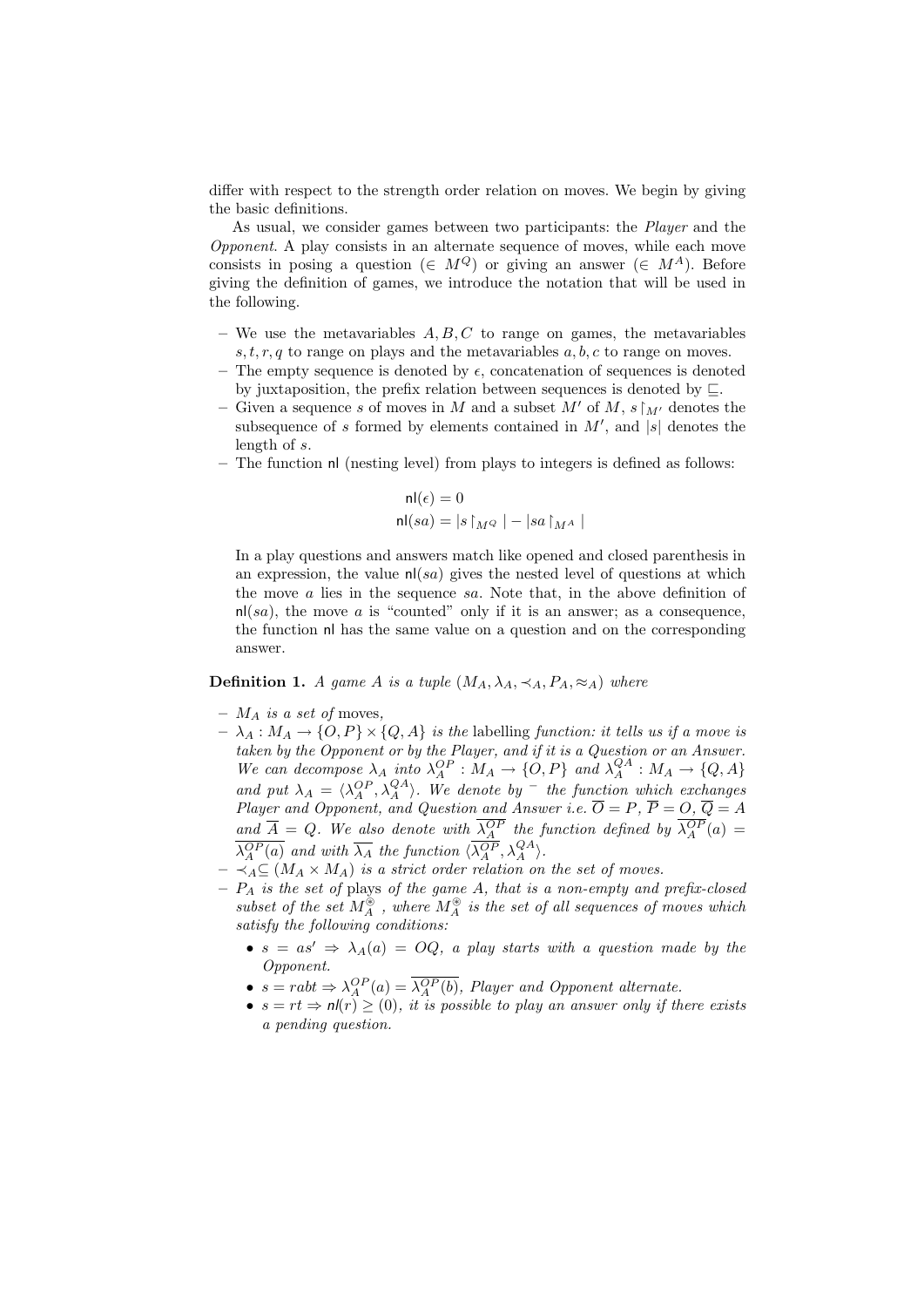- $s = qarbt \vee nl(qa) = nl(qarb) \Rightarrow a \prec_A b$ , a question is weaker than the corresponding answer, if an answer a is followed by a new question b, then b is stronger than a, and this condition recursively apply to nested moves.
- $\approx_A$  is an equivalence relation on  $P_A$  which satisfies the following properties:
	- $s \approx_A \epsilon \Rightarrow s = \epsilon$
	- sa  $\approx_A s'a' \Rightarrow s \approx_A s'$
	- $s \approx_A s' \land sa \in P_A \Rightarrow \exists a' . sa \approx_A s'a'$
	- $sa \approx_A s'a' \wedge sarb \approx_A s'a'r'b'$
	- $\Rightarrow ((a \prec_A b \Rightarrow a' \prec_A b') \land (b \prec_A a \Rightarrow b' \prec_A a'))$

### Definition 2 (Strategies).

A strategy  $\sigma$  in a game A is a non-empty set of plays of even length such that  $\sigma \cup dom(\sigma)$  is prefix-closed, where  $dom(\sigma) = \{t \in P_A \mid \exists a \cdot ta \in \sigma\}.$ 

A strategy can be seen as a set of rules which tells the Player which move to make after the last move by the Opponent.

In this paper we shall consider strategies that are deterministic, history-free and *monotone*. A strategy is history-free if it depends only on the *last* move by the Opponent; it is monotone if, in some particular cases, it respects the partial order  $\prec$  (see bellow).

Before giving the definition of monotone strategy, we need to introduce two new concepts: the set of derived questions and the set of derived answers. The intuitive idea is the following: if, in a play  $s$ , a question  $a$  of the Opponent is followed by a question b of the Player, one can consider b an effect of question a, since in order to answer to  $a$ , the Player needs to know the answer to  $b$ . Moreover, if after receiving an answer c to b the Player asks a second question  $b'$ , this means that the information given by c was not sufficient and new information is required; that is, also  $b'$  can be considered a direct consequence of  $a$ . The above argument can be repeated until a receives an answer, in this way defining the set of the derived questions of question a. Formally, the set of the derived questions of a question  $a$  in a play  $s$  is defined by:

$$
div(s, a) = \{b \mid b \in M^Q, \ s = s'arbs'', \ nI(r) = 0, \ \forall r' \subseteq r \ . \ nI(r') \ge 0\}
$$

Similarly, one can associate to an answer  $\alpha$  the set of answers generated thanks to the information given by  $a$ , and define the set of the derived answers of an answer a in play s

$$
div(s, a) = \{b \mid b \in M^A, \ s = s'arbs'', \ nI(r) = 0, \ \forall r' \subseteq r \ . \ nI(r) \le 0\}
$$

The function drv can be extended to strategies. Given a strategy  $\sigma$  and an Opponent move a, the set of moves derived from a in strategy  $\sigma$  is defined by:

$$
\mathsf{drv}(\sigma, a) = \bigcup_{s \in \sigma} \mathsf{drv}(s, a)
$$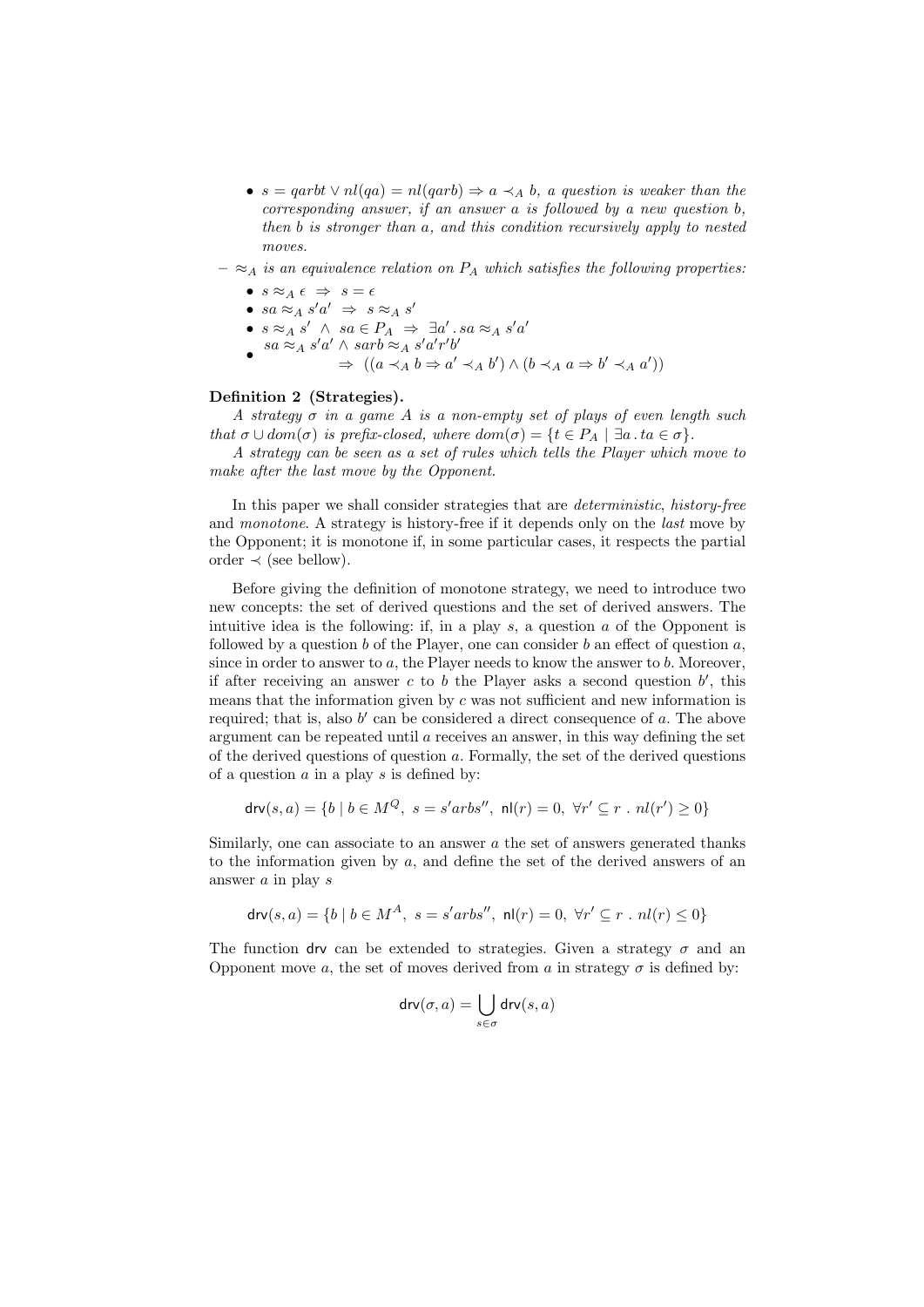Definition 3 (Deterministic, history-free and monotone strategies).

A strategy  $\sigma$  for a game A is deterministic if:

$$
sb, sc \in \sigma \Rightarrow b = c
$$

The strategy  $\sigma$  is history-free if:

$$
sab, t \in \sigma \ \land \ ta \in P_A \ \Rightarrow \ tab \in \sigma
$$

The strategy  $\sigma$  is monotone if:

$$
s \in \sigma \ \land \ sa \in P_A \ \land \ a' \prec_A a \land \mathit{drv}(\sigma, a') \neq \emptyset
$$
  

$$
\Rightarrow \exists b. \ (sab \in \sigma \ \land \ \forall b' \in \mathit{drv}(\sigma, a') \cdot b' \prec_A b)
$$

In the following we implicitly assume strategies to be deterministic, history free and monotone.

The condition of monotonicity requires that if a strategy  $\sigma$  reacts to a question a with another question b (or to an answer a with an answer b), then  $\sigma$  needs to react to any move stronger than  $a$  with a move that is stronger than  $b$  (and stronger that any other moves derived from a). The notion of derived moves is essential in order to assure that the composition of two monotonic strategies is a monotonic strategies.

The condition of monotonicity is quite strong. In particular, there are "few" finite monotone strategies: in general, a monotone strategy cannot be approximated by a chain of finite and monotone strategies. This shortage of finite strategies is necessary in order to have a full definability result. In game semantics the interpretation of a solvable  $\lambda$ -term is always an infinite object. In [KNO00,KNO99] the semantic interpretations of  $\lambda$ -terms are characterised as almost everywhere copy-cat strategies. On the game  $\lambda$ -models we are going to construct, the condition of monotonicity essentially forces the behaviour of strategies to be almost everywhere copy-cat strategies.

The equivalence relation on plays  $\approx$  generates a relation  $\Gamma\overline{\approx}$  and a partial equivalence relation  $\approx$  on strategies in the following way.

**Definition 4 (Order-enrichment).** Given strategies  $\sigma$  and  $\tau$  we write  $\sigma \subsetneq \tau$ iff

 $sab \in \sigma \wedge s' \in \tau \wedge sa \approx s'a' \Longrightarrow \exists b'.(s'a'b' \in \tau \wedge sab \approx s'a'b')$ 

The relation  $\approx$  on strategies is the reflexive closure of the relation  $\mathbb{Q}$ 

It is easy to check that  $\approx$  is a partial equivalence relation. It is not an equivalence since it might lack reflexivity. If  $\sigma$  is a strategy for a game A such that  $\sigma \approx \sigma$ , we write  $\sigma$ : A. It is also immediate that  $\varsubsetneq$  defines a partial order on the equivalence classes of strategies.

### Definition 5 (Tensor product).

Given games A and B the tensor product  $A \otimes B$  is the game defined as follows: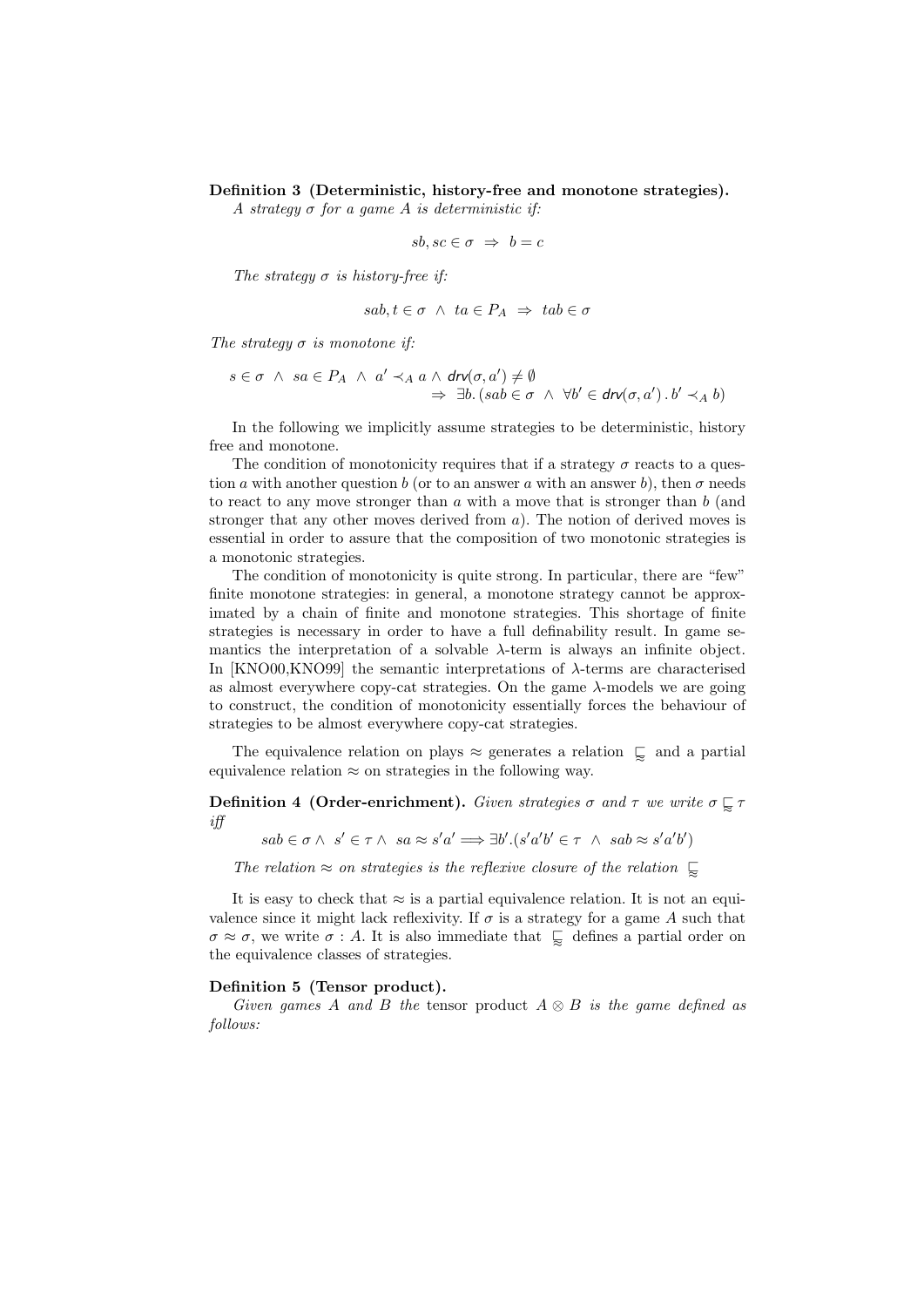- $M_{A\otimes B} = M_A + M_B;$
- $\lambda_{A\otimes B} = [\lambda_A, \lambda_B];$
- ≺A⊗<sup>B</sup> = ≺<sup>A</sup> ∪ ≺B;
- $P_{A\otimes B} \subseteq M_{A\otimes B}^{\circledast}$  is the set of plays, s, satisfying the projection condition:  $s\mathcal{N}_A \in P_A$  and  $s\mathcal{N}_B \in P_B$  (the projections on each component are plays for the games A and B respectively);
- $s \approx_{A \otimes B} s'$  iff  $s \upharpoonright_A \approx_A s' \upharpoonright_A \wedge s \upharpoonright_B \approx_B s' \upharpoonright_B \wedge \forall i. (s_i \in M_A \Leftrightarrow s_i' \in M_A).$

Here + denotes disjoint union of sets, that is  $A + B = \{in_1(a) \mid a \in A\} \cup$  ${n_r(b) | b \in B}$ , and  $[-,-]$  is the usual (unique) decomposition of a function defined on disjoint unions.

One should notice that, differently from the standard definition of [AJM94], it is not necessarily to impose the Stack discipline, which says that in a play every answer must be in the same component game as the corresponding question. The stack discipline is forced by monotonicity condition on plays, in fact a question a and the corresponding answer b have the same nested level, therefore  $a \prec_{A \otimes B} b$ , and by the definition of  $\prec_{A\otimes B}$ , a and b lie in the same component. It is also useful to observe that if  $sab \in P_{A\otimes B}$ , and a, b are in different components then  $\lambda^{QA}(a) = \lambda^{QA}(b)$ . As a consequence, in a product game, only the Opponent can switch component, and this can happen only by reacting to a question of the Player with another question, or by giving an answer in the correct component.

**Definition 6 (Unit).** The unit element for the tensor product is given by the empty game  $I = (\emptyset, \emptyset, \emptyset, \{\epsilon\}, \{(\epsilon, \epsilon)\}).$ 

Definition 7 (Linear implication). Given games A and B the compound game  $A \rightarrow B$  is defined as follows:

- $M_{A \to B} = M_A + M_B$
- $\lambda_{A\multimap B}$  =  $[\lambda_A, \lambda_B]$
- $\prec_{A \otimes B}$  =  $\prec_A \cup \prec_B$
- $-P_{A\rightarrow B}\subseteq M_{A\rightarrow B}^{\circledast}$  is the set of plays, s, which satisfy the Projection condition:  $s \upharpoonright_{M_A} \in P_A$  and  $s \upharpoonright_{M_B} \in P_B$
- $s \approx_{A \to B} s'$  iff  $s \upharpoonright_A \approx_A s' \upharpoonright_A \wedge s \upharpoonright_B \approx_B s' \upharpoonright_B \wedge \forall i . (s_i \in M_A \Leftrightarrow s_i' \in M_A)$

By repeating the arguments used for the tensor product, it is not difficult to see that in a "linear implication game" only the Player can switch component, and this can happen only by reacting to question of the Opponent with another question, or by giving an answer in the correct component.

**Definition 8 (Exponential).** Given a game A the game !A is defined as follows:

 $- M_{!A} = \mathbb{N} \times M_A = \sum_{i \in \mathbb{N}} M_A$ 

$$
- \lambda_{!A}(\langle i, a \rangle) = \lambda_A(a)
$$

 $(i, a) \prec_{A} (j, b)$  iff  $i = j$  and  $a \prec_{A} b$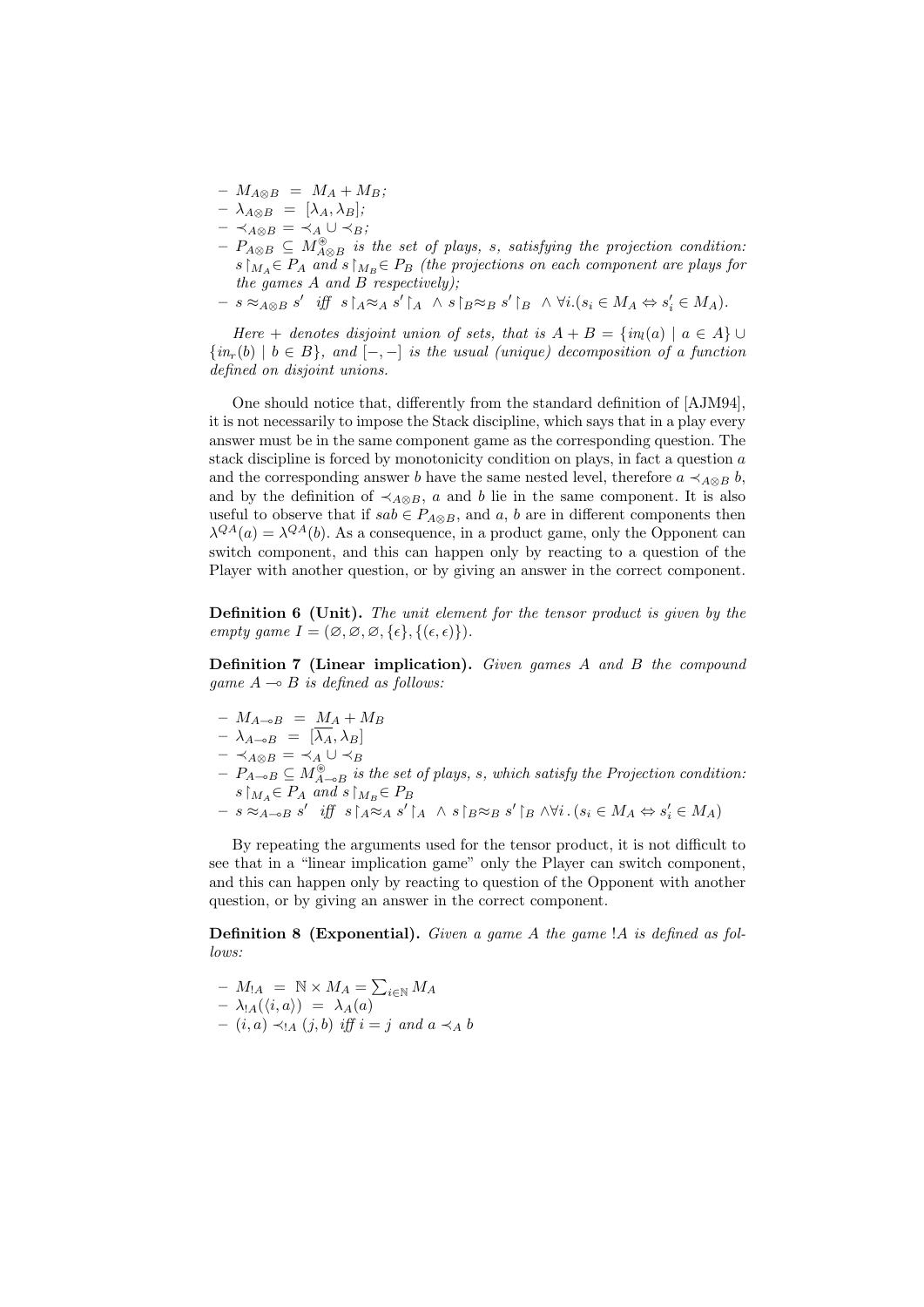$- P_{A} \subseteq M^{\circledast}_{A}$  is the set of plays, s, which satisfy the conditions:  $\forall i \in \mathbb{N} \cdot s \mathord{\upharpoonright}_{A_i} \in P_{A_i}$ 

 $- s \approx_{A} s'$  iff there exists a permutation of  $\alpha$  on  $\mathbb N$  such that:

•  $\pi_1^*(s) = \alpha^*(\pi_1^*(s'))$ 

•  $\forall i \in \mathbb{N} \cdot (\pi_2^*(s' \restriction_{\alpha(i)}) \approx \pi_2^*(s \restriction_i))$ 

where  $\alpha^*$  denotes the pointwise extension of the function  $\alpha$  to sequence of naturals.  $\pi_1$  and  $\pi_2$  are the projections of  $\mathbb{N} \times M_A$  and  $s \upharpoonright i$  is an abbreviation of  $s\upharpoonright_{A_i}$ .

### Definition 9 (The category of games  $\mathcal{G}_{\mathcal{M}}$ ).

The category  $\mathcal{G}_M$  has as objects games and as morphisms, between games A and B, the equivalence classes, w.r.t. the relation  $\approx_{A\rightarrow B}$ , of deterministic, history-free and monotone strategies  $\sigma : A \multimap B$ . We denote the equivalence class of  $\sigma$  by  $[\sigma]$ .

The identity for each game A is given by the (equivalence class) of the copycat strategy, recursively defined as follows,

$$
id_A = \{sa'a'' \in P_{A \to A} \mid s \in id_A, \{a',a''\} = \{in(a), in_r(a)\}\} \cup \{\epsilon\}
$$

Composition is given by the extension to equivalence classes of the following composition of strategies. Given strategies  $\sigma : A \to B$  and  $\tau : B \to C$ ,  $\tau \circ \sigma :$  $A \rightarrow C$  is defined by

$$
\tau \circ \sigma = \{ s \upharpoonright_{(A,C)} \ \mid s \in (M_A + M_B + M_C)^* \ \& \ s \upharpoonright_{(A,B)} \in \overline{\sigma}, s \upharpoonright_{(B,C)} \in \overline{\tau} \}^{even}
$$

where with  $S^{even}$  denote the set of plays in  $S$  having even length.

The correctness of the above definition follows, in part, from the correctness of the definition of AJM-games. In addition we need to prove that:

- $id_A$  is a monotone strategy,
- the composition of two monotone strategies is again a monotone strategy.

The monotonicity of  $id_A$  follows immediately from the fact that for every pair of moves  $a \in M_A^P$ ,  $b \in M_A^Q$ ,  $\text{div}(id_A, \text{in}_l(a)) = {\text{in}_r(a)}$  and  $\text{div}(id_A, \text{in}_r(b)) =$  ${\{in_l(b)\}}$ . The preservation of monotonicity by strategy composition follows easily from the fact that for every pair of strategies  $\sigma : A \multimap B$  and  $\tau : B \multimap C$ and for every pair of moves  $a \in M_A^P$  and  $c \in M_C^Q$ , if  $a \in \text{div}(\tau \circ \sigma, c)$  then there exists a chain  $b_1, \ldots b_{2n+1}$  such that  $b_1 \in \text{div}(\tau, c)$ ,  $a \in \text{div}(\sigma, b_{2n+1})$ ,  $\forall i | in \{0 \dots n\}$ .  $b_{2i} \in \text{div}(\sigma, b_{2i-1}), \ \ b_{2i+1} \in \text{div}(\tau, b_{2i}).$ 

The constructions introduced in Definitions 5, 7 and 8 can be made to be functorial.

**Definition 10.** Given two strategies  $\sigma : A \to B$  and  $\sigma' : A' \to B'$  the strategies  $\sigma \otimes \sigma' : (A \otimes A') \multimap (B \otimes B'), \sigma \multimap \sigma' : (A \multimap A') \multimap (B \multimap B'), \vdots \sigma : A \multimap B$ are recursively defined as follows:

$$
\sigma \otimes \sigma' = \{ sab \in P_{(A \otimes A')} \rightarrow (B \otimes B')
$$
  

$$
| s \in \sigma \otimes \sigma', \ sab \upharpoonright_{M_A \cup M_B} \in \sigma, \ sab \upharpoonright_{M_{A'} \cup M_{B'}} \in \sigma' \} \cup \{\epsilon\}
$$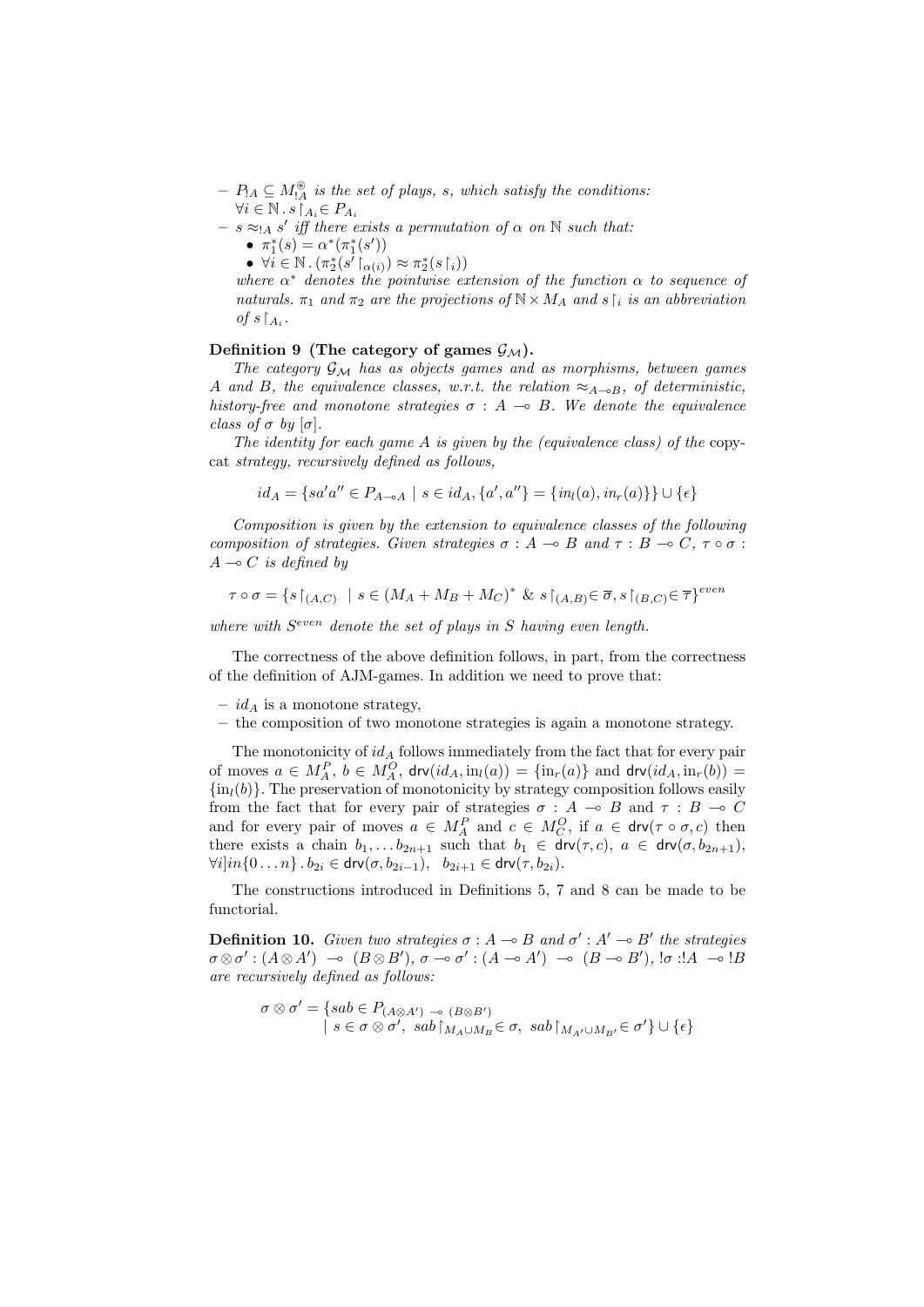$$
\begin{aligned} \sigma \multimap \sigma' &= \big\{sab \in P_{(A \multimap A')} \multimap (B \multimap B')\\ &\mid s \in \sigma \multimap \sigma', \; sab \!\upharpoonright_{M_A \cup M_B} \in \sigma, \; sab \!\upharpoonright_{M_{A'} \cup M_{B'}} \in \sigma' \big\} \cup \big\{ \epsilon \big\} \\ &\mid \sigma = \big\{ s \in P_{!A \multimap !B} \; \big| \; \forall i \; . \; s \!\upharpoonright_{M_{A_i} \cup M_{B_i}} \in \sigma \big\} \end{aligned}
$$

It is not difficult to check that the above definitions are correct and that ⊗ and I indeed provide a categorical tensor product and its unit.

The category  $\mathcal{G}_{\mathcal{M}}$  is monoidal closed, but not Cartesian closed. Analogously to what happens in AJM-games, a Cartesian closed category of games can be obtained by taking the co-Kleisli category  $K_1(\mathcal{G}_\mathcal{M})$  over the co-monad (!,der,  $\delta$ ), where for each game A the strategies  $\text{der}_A : A \to A$  and  $\delta_A : A \to \text{!!}A$  are defined as follows:

- $-$  der  $A = [\{s \in P_{A \to A} \mid s \upharpoonright_{(\{A\})0} = s \upharpoonright A\}]$
- $-\delta_A = \left[\left\{s \in P_{A\to B} \middle| A \mid s \right\}_{(A)p(i,j)} = s \left[_{(B(A)_i)_j}\right]\right]$  where  $p : \mathbb{N} \times \mathbb{N} \to \mathbb{N}$  is a pairing function

Hence one can easily see that the following definitions are well posed.

#### Definition 11 (A Cartesian closed category of games).

The category  $K_!(\mathcal{G}_\mathcal{M})$  has as objects games and as morphisms between games A and B the equivalence classes of history-free strategies in the game  $A \rightarrow B$ .

In order to give semantics to the lazy  $\lambda$ -calculus, it is necessary to define the lifting constructor.

#### Definition 12 (Lifting).

Given a game A, the lifted game  $A_{\perp}$  is defined as follows:

$$
- M_{A_{\perp}} = M_A + \{o, \bullet\}
$$
  
\n
$$
- \lambda_{A_{\perp}} = [\lambda_A, \{o \to OQ, \bullet \to PA\}]
$$
  
\n
$$
- \prec_{A_{\perp}} = \prec_A \cup \{\langle b, a \rangle \mid a \in M, b \in \{o, \bullet\}\} \cup \{\langle o, \bullet \rangle\}
$$
  
\n
$$
- P_{A_{\perp}} = \{\epsilon, o\} \cup \{\circ \bullet s \mid s \in P_A\}
$$
  
\n
$$
- s \approx_{A_{\perp}} s' \text{ iff } s = s' \text{ or }
$$
  
\n
$$
s = \circ \bullet t \text{ and } s' = \circ \bullet t' \text{ and } t \approx_A t'
$$

Note that the above definition cannot be made functorial, at least not in a standard way. Given a strategy  $\sigma : A \to B$ , strategy  $\sigma_{\perp} : A_{\perp} \to B_{\perp}$  is usually defined ([AM95a]) by:

$$
\sigma_{\perp} = \{ \circ_A \circ_B \bullet_B \bullet_A s | \ s \in \sigma \} \cup \{ \epsilon, \circ_A \circ_B \}
$$

In the category  $\mathcal{G}_\mathcal{M}$ , with the above definition,  $\sigma_\perp$  is not necessarily a monotone strategy. In fact, the initial behaviour of  $\sigma_{\perp}$  ( $\circ_{A} \circ_{B} \bullet_{B} \bullet_{A} \in \sigma_{\perp}$ ) imposes conditions on the future behaviour of the strategy that are not necessarily satisfied.

However, given any game  $A$  having a single initial move  $a$ , it is possible to define two strategies:  $\mathsf{up}_A : A \multimap A_\perp$  and  $\mathsf{dn}_A : A_\perp \multimap A$  as follows:

$$
\mathsf{up}_A = \{ \circ_{A_\perp} \bullet_{A_\perp} s | \ s \in id_A \} \cup \{ \epsilon \}
$$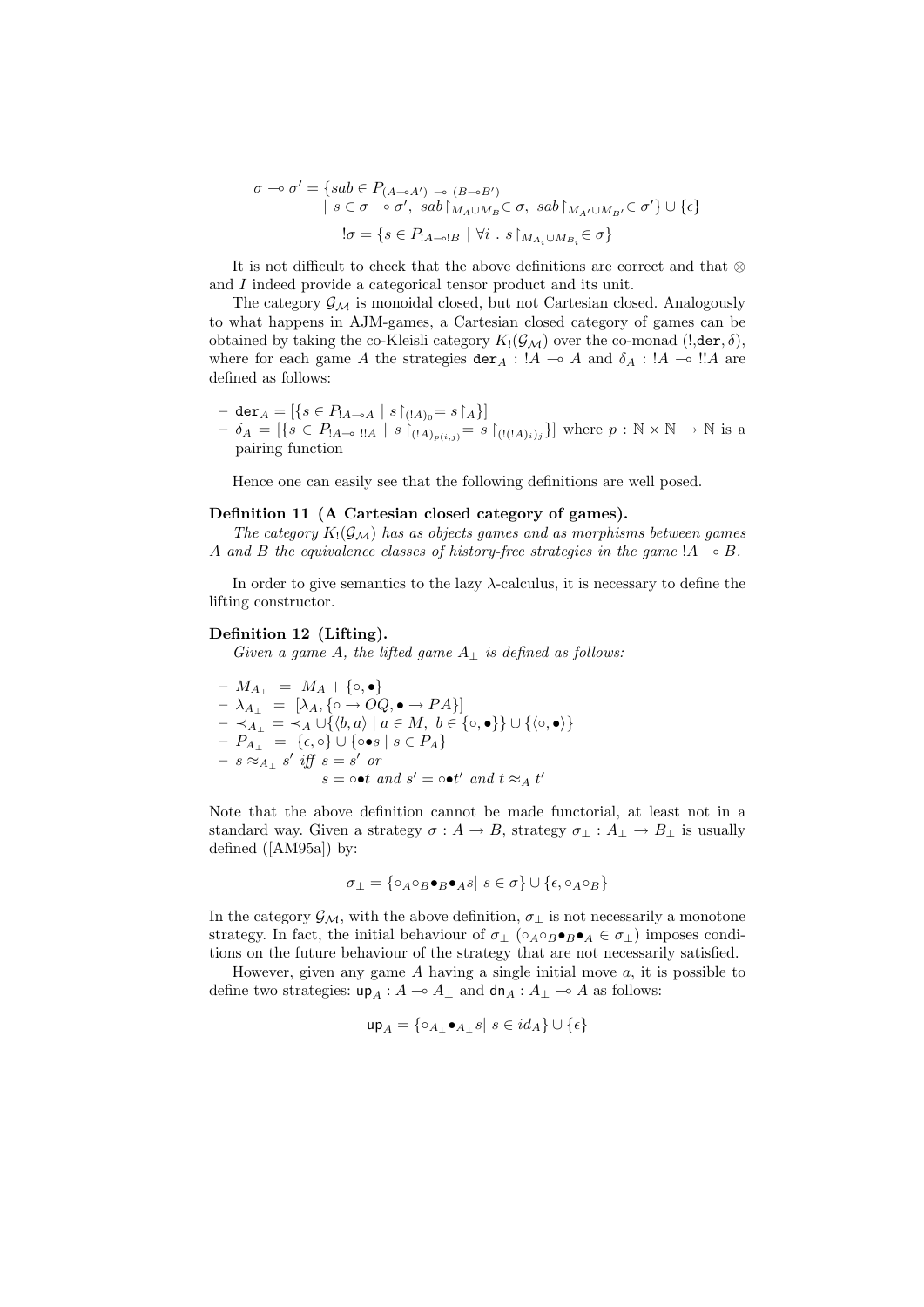$dn_A = {a \circ_{A_\perp} \bullet_{A_\perp} s \in P_{\vert (A_\perp \multimap A)} \mid as \in id_A} \cup { \epsilon, a \circ_{A_\perp} }$ 

It is not difficult to prove that the above strategies are well defined and that  $dn_A \circ up_A \approx id_A$ .

In order to define a model for the lazy  $\lambda$  calculus, the functoriality of the lifting constructor is not necessary, the existence of the strategies,  $dn_A$  and  $up_A$ suffices.

### 4 Solution of recursive game equations

The categories of games  $\mathcal{G}_M$  and  $K_1(\mathcal{G}_M)$  allow for the existence of *recursive* objects, i.e. objects that are fixed points of game constructors. We present the method proposed by Abramsky and McCusker ([AM95b]) for defining recursive games. This method allows to define initial fixed points for a large set of functors and it follows the pattern used for building initial fixed points in the context of information systems. First a complete partial order  $\leq$  on games is introduced.

**Definition 13.** Let A, B be games, A is a sub-game of B  $(A \triangleleft B)$  if

 $- M_A \subseteq M_B;$  $- \lambda_A = \lambda_B \upharpoonright_{M_A}$ ;  $- \prec_A = \prec_B \mid_{M_A}$ ;  $- P_A = P_B \cap M_A^{\circledast}$ ;  $- s \approx_A s'$  iff  $s \approx_B s'$  and  $s \in P_A$ .

One can easily see that the sub-game relation defines a complete partial order on games. Hence a game constructor F which is continuous with respect to  $\triangleleft$ has a (minimal) fixed point  $D = F(D)$  given by  $\bigsqcup_{n \in \mathbb{N}} F^n(I)$ . Notice that we have indeed an identity between  $D$  and  $F(D)$  and that we do not need the game constructor  $F$  to be a functor; as a result we can also apply this method to the lifting game constructor.

One can easily see that the game constructors  $\otimes$ ,  $\neg$ ,  $\cdot$ ,  $( )_{\perp}$  and their compositions are continuous with respect to  $\leq$ ; therefore, the method applies to them.

# 5 Lazy  $\lambda$ -models in  $K_1(\mathcal{G}_\mathcal{M})$

A standard way to construct a model for the lazy  $\lambda$ -calculus consists in taking the initial fixed-point of the functor  $F(D) = (D \rightarrow D)_{\perp}$  [AO93], [AM95a], [BPR98], [EHR92]. Here we use the same technique. We denote with  $D$  the least fixedpoint of the game constructor:  $F(A) = (A \rightarrow A)_{\perp} = (A \rightarrow A)_{\perp}$  in the category of monotonic games ( $D = \bigcup F^n(I)$ ). We denote with  $\varphi : D \to (D \to D)$ the morphism  $dn_{1D\rightarrow D} \circ der_D$  and with  $\psi$  :!( $[D \multimap D] \multimap D$  the morphism  $up_{!D\rightarrow D}\circ der_{!D\rightarrow D}.$ 

The morphisms  $\varphi$  and  $\psi$  define a retraction between D and  $!D \to D$  such that  $\psi \circ \bot \not\approx_D \bot$ , where with  $\bot$  we indicate the smallest strategy  $\{\epsilon\}$ . It follows that the tuple  $D = \langle D, \varphi, \psi \rangle$  defines a categorical model of the lazy  $\lambda$ -calculus.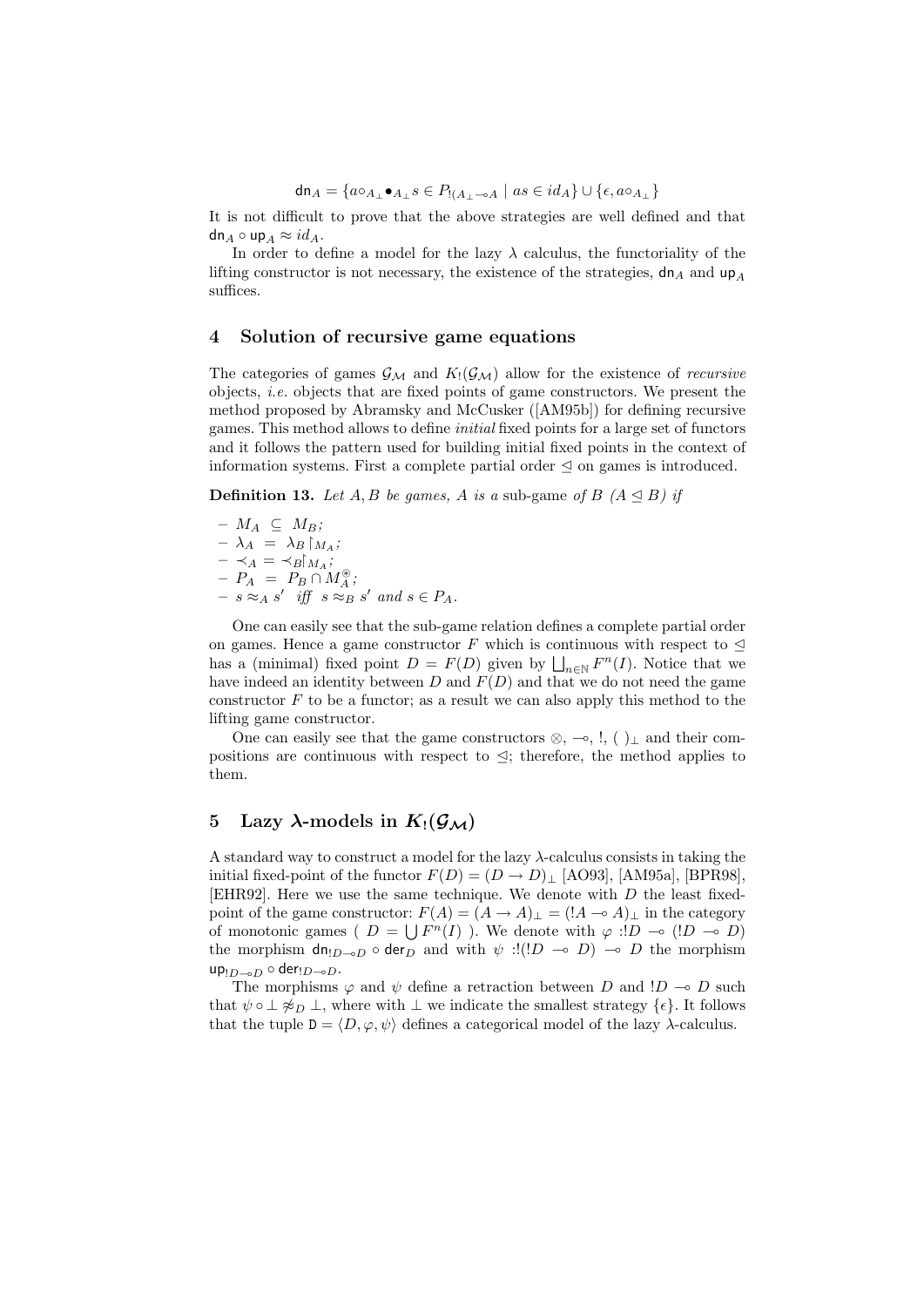**Definition 14.** The interpretation of a  $\lambda$ -term M (whose free variables are among the list  $\Gamma = \{x_1, \ldots, x_n\}$  in the model  $D = \langle D, \varphi, \psi \rangle$  is strategy  $[M]_\Gamma$ :  $|\Gamma|$ 

$$
(\overbrace{[D \otimes \cdots \otimes !D]}^{(D \otimes \cdots \otimes !D)} \rightarrow D \text{ defined inductively as follows:}
$$

$$
\begin{aligned} [\![x_i]\!]_r &= \pi_i^r; \\ [\![M N]\!]_r &= \text{ev} \circ \langle (\varphi \circ [\![M]\!]_r) \text{ , } [\![N]\!]_r \rangle; \\ [\![\lambda x. M]\!]_r &= \psi \circ \Lambda([\![M]\!]_{r,x}); \end{aligned}
$$

where  $\pi_i^{\Gamma}$  are the canonical projection morphisms, ev and  $\Lambda$  denote "evaluation" and "abstraction" in the Cartesian closed category  $K_1(\mathcal{G}_M)$ .

It is useful to give some intuitive explanations concerning the plays in the game  $\lambda$ -model D. In game D the Opponent can be identified with the environment, while the Player can be identified with a program  $(\lambda$ -term) interrogated by the Opponent. A possible play  $s$  in game  $D$  proceeds as follows: the initial move of s is a request of the Opponent to know if the Player is a  $\lambda$ -abstraction; the Player fails to reply if it is a strongly unsolvable term, otherwise it answers (positively) to the question. After that, the play proceeds by a consecutive question of the Opponent asking if there is another  $\lambda$ -abstraction inside the first λ-abstraction. Again the Player may fail to answer, if it is an unsolvable term of order 1, or it may answer, if it contains two  $\lambda$ -abstractions. This time however, the Player can also pose a question to the Opponent; this happens if the Player is in the form  $\lambda x \cdot xM_1 \dots M_m$ . In this case, the Player contains a second  $\lambda$ -abstraction depending on value (behaviour) of x (the first argument passed by the Opponent). In particular, in the above case, the Player needs to check whether x contains  $m + 1$   $\lambda$ -abstractions. In reaction to the questions of the Player, on the argument  $x$ , the Opponent can reply by posing questions on the arguments passed to  $x$ ; in this case, the Player will answer according to the terms  $M_i$ . The plays can proceed with questions and answer in an arbitrary nested level, with the Opponent asking information on the deeper structure of the Player.

The order relation  $\prec_D$  models the fact that consecutive questions, at the same nested level, ask for more and more  $\lambda$ -abstractions. The condition of monotonicity on plays models the fact that the questions posed by of a  $\lambda$ -term (Player) at nested level 1 always concern the argument appearing as head variable.

More formally, we present a set of results describing the theory induced by the game  $\lambda$ -model D. Since D is a  $\lambda$  model and since the interpretation of a  $\lambda$ -abstraction is never equivalent to strategy  $\bot$ , one immediately has:

**Proposition 1.** For any pair of closed  $\lambda$ -terms M, N, if M  $\Downarrow$  N then  $\llbracket M \rrbracket \approx_D$  $\llbracket N \rrbracket \neq \perp$ .

The proof of adequacy need to be more complex. In general sophisticated proof techniques, such as the computability method, the invariants relations or the approximation theorem, are needed to prove the adequacy of a model. In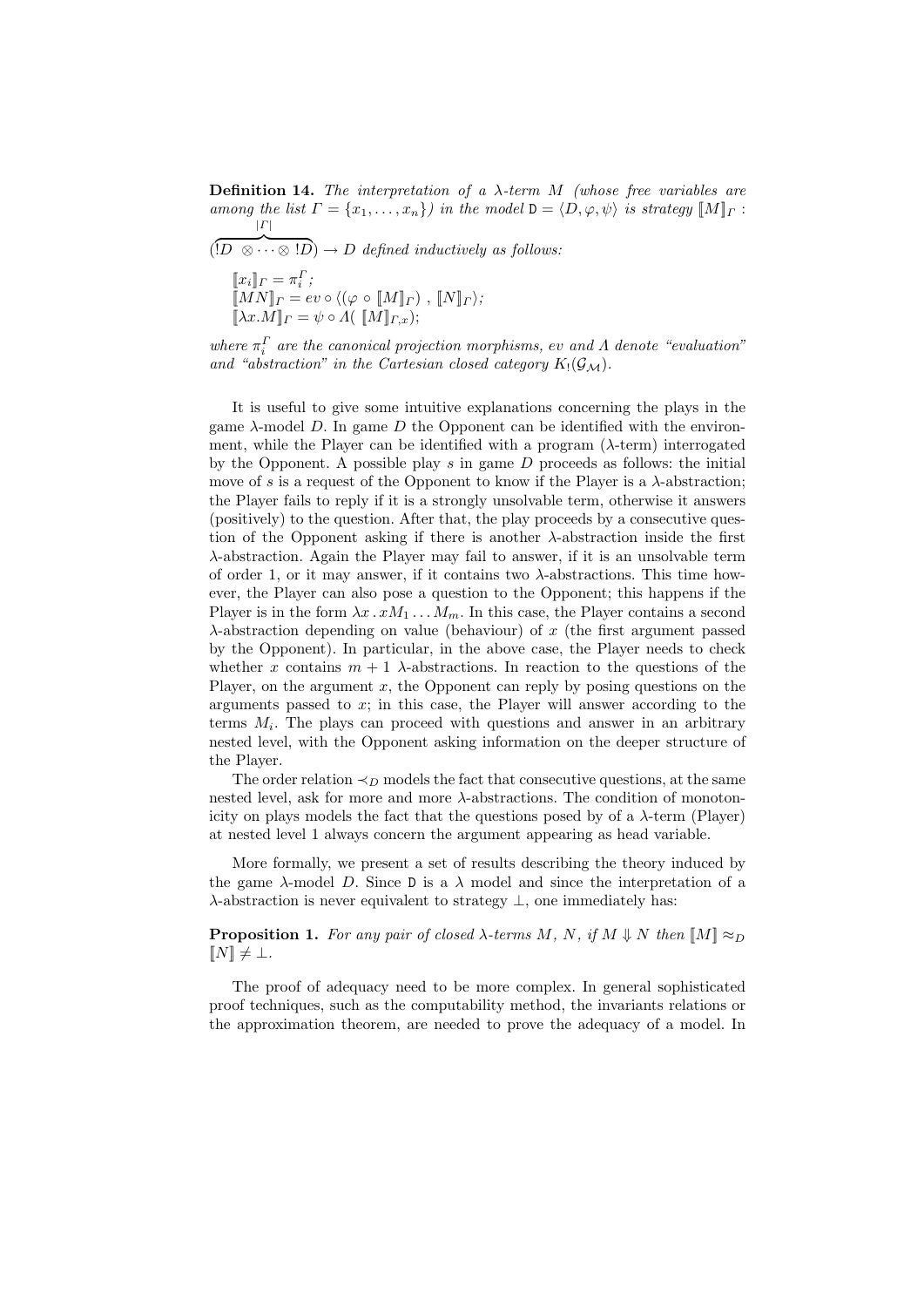this case we can use a previous result concerning the games semantics of the untyped  $\lambda$ -calculus. In this way we are also able to characterize precisely the theory induced by D.

In [DGF00], a complete characterisation of the theories induced by game models in the category  $\mathcal G$  of games and history free strategies has been carried out. In particular it has been shown that every categorical game model  $\langle A, \varphi_A, \psi_A \rangle$ , such that  $\psi_A \circ \bot \neq \bot$ , induces the theory  $\mathcal{LT}$ . In theory  $\mathcal{LT}$ two terms are identified if and only if they have the same Lévy-Longo tree [L75,Lon83]. We briefly recall the definitions.

Definition 15. Let  $\Sigma = {\lambda x_1 ... x_n \perp | n \in \mathbb{N}} \bigcup \{T\} \bigcup {\lambda x_1 ... x_n y | n \in \mathbb{N}}$ , with  $x_1, \ldots, x_n, y \in Var$ 

Lévy-Longo tree associated to  $\lambda$ -term M, LLT(M), is a  $\Sigma$ -labelled infinitary tree defined informally as follows:

 $- LLT(M) = T$  if M is unsolvable of order  $\infty$ , that is for each natural numbers n there exists a  $\lambda$ -term  $\lambda x_1 \ldots x_n$ . M'  $\beta$ -equivalent to M.

 $- LLT(M) = \lambda x_1 \ldots x_n \perp$  if M is unsolvable of order n

 $-LLT(M) = \lambda x_1 \dots x_n y$  $/ \ \backslash$  $LLT(M_1)...LLT(M_m)$ 

if M is solvable and has principal head normal form  $\lambda x_1 \ldots x_n y M_1 \ldots M_m$ .

The arguments used in [DGF00] can be straightforwardly applied also to category  $\mathcal{G}_M$ . In particular, through an application of the Approximation Theorem it is possible to derive that:

**Proposition 2.** For any pair of closed  $\lambda$ -terms M, N, if  $LLT(M) \Downarrow LLT(N)$ then  $[M] \approx_D [N]$ .

Proposition 3 (Adequacy and Soundness). For any pair of closed  $\lambda$ -terms  $M, N:$ 

- $-$  if  $\llbracket M \rrbracket \not\approx_D \perp$  then  $M \Downarrow$ ;
- $-$  if  $\llbracket M \rrbracket \subseteq D \llbracket N \rrbracket$  then  $M \sqsubseteq_l N$ .

**Proof.** By Proposition 2, if a  $\lambda$ -term M is such that  $\llbracket M \rrbracket \not\approx_D \bot$ , then M is not strongly unsolvable, and the lazy reduction strategy converges on  $M$  (see Section 2). The second point is readily proved observing that denotational semantics is compositional and monotonic, therefore for every closed context  $C[ , \, \text{if } \llbracket M \rrbracket \subsetneq D[\hspace{-0.04cm}[ \bar{N} ]], \, \text{then } \llbracket C[M] \rrbracket \subsetneq D[\llbracket N \rrbracket] \text{ and therefore } C[M] \Downarrow \Rightarrow C[N] \Downarrow.$ 

 $\Box$ 

### 5.1 Extensional collapse

Theory  $\mathcal{LT}$  is strictly weaker than theory  $\lambda_l$ ; for example, the terms  $\lambda x.xx$  and  $\lambda x.x(\lambda y.xy)$  have different Lévy-Longo trees but they are equated in  $\lambda_l$ . In order to obtain a fully abstract model, we need to interpret λ-terms in the category  $\mathcal{E}_{M}$ , defined as an extensional collapse of category  $\mathcal{G}_{M}$ . We need to use the Sierpinski game, that is the game  $I_{\perp}$ .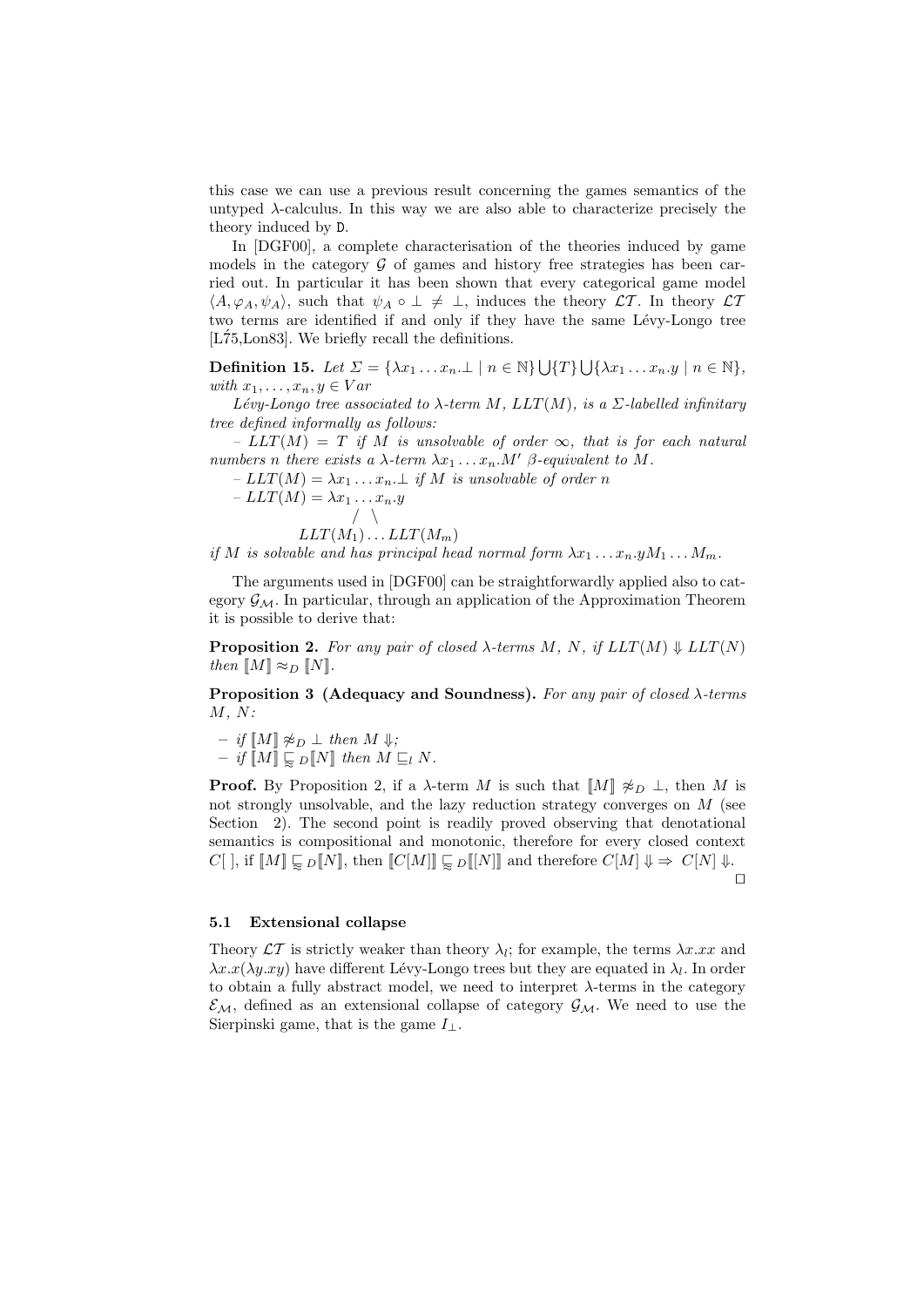Definition 16 (Intrinsic pre-order). Give a game A, the intrinsic pre-order  $\preceq_A$  on the strategies for A is defined by:

$$
\sigma_1 \lesssim_A \sigma_2 \quad \text{iff} \quad \forall \tau : A \multimap I_{\perp} \quad \tau \circ \sigma_1 \underset{\approx}{\sqsubset} I_{\perp} \tau \circ \sigma_2
$$

In the above expression we implicitly coerce the strategies in A into  $I \rightarrow A$ .

We indicate with  $\simeq_A$  the partial equivalence relation induced by  $\lesssim_A$ .

The category  $\mathcal{E}_{\mathcal{M}}$  has as objects games and as morphism equivalence classes  $w.r.t. \simeq$  of strategies.

It is not difficult to verify that intrinsic pre-order is preserved by all the categorical constructions presented above. Therefore, the category  $\mathcal{E}_{M}$  can be used in modeling the  $\lambda$ -calculus. In particular, the game  $\lambda$ -model D with the interpretation of Definition 14 gives rise to a  $\lambda$ -model also inside the category  $\mathcal{E}_{\mathcal{M}}$ .

# 6 Full-abstraction

As usual, the proof of full-abstraction splits in two proofs.

**Theorem 1 (Soundness).** For any pair of closed  $\lambda$ -terms  $M$ ,  $N$ , we have:

$$
[\![M]\!] \lesssim_D [\![N]\!] \ \Rightarrow \ M \sqsubseteq_l N
$$

**Proof.** It is immediate to check that the only strategy  $\simeq_D$ -equivalent to ⊥ is strategy  $\perp$  itself. It follows that model D is adequate also in category  $\mathcal{E}_M$ . By the compositionality of the interpretation, soundness follows immediately.  $\square$ 

In order to prove completeness, some preliminary results need to be presented.

**Proposition 4.** The following properties hold in the game  $\lambda$ -model D:

- (i) Every question has one only possible answer and every answer has one only possible consecutive question. Formally, for every pair of plays sab, tab'  $\in P_D$ if  $\lambda_D^{QA}(b) = \lambda_D^{QA}(b') = \lambda_D^{QA}(a)$  then  $b = b'$ .
- (ii) For every move  $a \in M_D$ , the set of predecessors of a, w.r.t. the order  $\prec_D$ , is a finite and linearly ordered set.
- (iii) With respect to the order  $\prec_D$ , every question move has one successor, the corresponding answer; while every answer move a has infinitely many immediate successors which are the consecutive question at the same nested level, and an infinite number of questions at the next nested level (these questions are the initial moves of a subcomponent !D of game D).
- (iv) For every strategy  $\sigma : D$  and for every move  $a \in M_D$  the set  $d\mathbf{r}(\sigma, a)$  is linearly order w.r.t.  $\prec_D$

**Proof.** The first three points can be proved by induction on the chain of games  $F^{n}(I)$ . Point (iv) follows from point (i).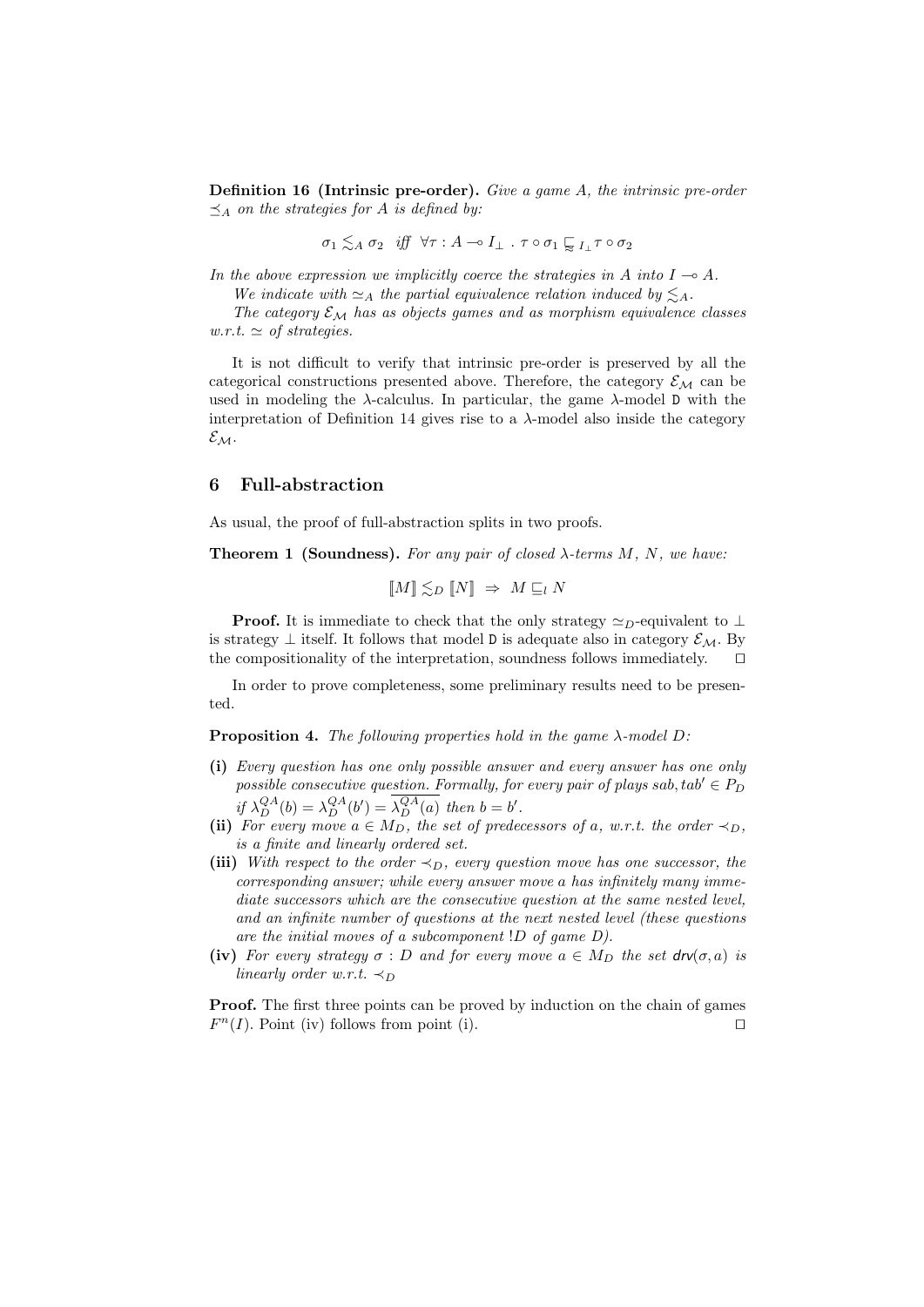**Lemma 1.** Any strategy  $\alpha : D \to I_{\perp}$  can be extended to a strategy  $\alpha_D : D \to D$ such that for any strategy  $\sigma : D$ ,  $\circ : \bullet \in \alpha \circ \sigma$  if and only if  $\circ : \bullet \in \alpha_D \circ \sigma$ 

**Proof.** Since game  $D \to I_{\perp}$  is a sub-game of game  $D \to D$ , it is sufficient to extend  $\alpha$  to a monotone strategy on game  $D \to D$ , which can be done incrementally. Let  $\alpha_0, \ldots, \alpha_n, \ldots$  be an infinite chain of strategies constructed in the following way:

 $\alpha_0 = \alpha$  $\alpha_{i+1} = \alpha_i \cup \{ sab \in P_{D \to D} \mid s \in \alpha_i, \ s a \in P_{D \to D},\}$  $\bigcup_{a' \in M^O, a' \prec a}$  drv $(\alpha_i, a') \neq \emptyset$ , b minimal upper bound in  $M^P$  of  $\bigcup_{a' \in M^0, a' \prec a} \textsf{div}(\alpha_i, a')\}.$ 

In the above definition the choice of the element  $b$  is not necessarily unique. In some cases the minimal upper bounds of  $\bigcup_{a' \in M^0, a' \prec a}$  drv $(\alpha_i, a')$  can form a countable set: the initial questions or answers in the some subcomponent !D of game D. In these cases, almost any possible choice gives rise to an equivalent  $(w.r.t. \approx_D)$  strategy; some care have to be taken when the move a is itself an initial question or answer in some other subcomponent  $D$  of game  $D$ , in which case it is sufficient to choose for b the same index as for the move a.

Strategy  $\alpha_D$  is finally defined as  $\alpha_D = \bigcup_{n \in N} \alpha_n$ .

It is interesting to observe that if one performs the above construction starting from strategy  $\alpha = {\epsilon, \infty, \infty \bullet \bullet}$ , one obtains a strategy  $\alpha_D \approx_D id_D$ .

**Proposition 5 (Definability).** For any play s in game D such that  $n(s) = 0$ , there exists a closed  $\lambda$ -term  $\tilde{M}$  such that  $s \in \llbracket M \rrbracket$  and  $\llbracket M \rrbracket \subseteq \sigma$  for any strategy σ with s ∈ σ.

To the above proposition, we just give an informal and intuitive proof. A formal proof will require the introduction of several new concepts and will be more difficult to grasp.

We will associate to play s a Lévy-Longo tree or equivalently a  $\lambda$ -term that represents a Lévy-Longo tree. In order to do that, we decompose play  $s$  in several levels, each level determining a node of the Lévy-Longo tree.

We need to introduce some notation. Given a play t and an interval  $I$  of natural numbers, we denote with  $t \upharpoonright t$  the subsequence of t formed by the moves whose nested level is a value in the interval I.

Sequence  $s|_{[0,1]}$  is a play contained in strategy  $\sigma$ . In fact, sequence  $s|_{[0,1]}$  describes the behaviour of strategy  $\sigma$  on the hypothesis that the Opponent answers immediately to questions posed by the Player (without posing nested questions). Since, in game D, the Opponent is always allowed to answer immediately to the questions of the Player, the sequence  $s \upharpoonright_{[0,1]}$  is a play. Since in  $s \upharpoonright_{[0,1]}$  the behaviour of the Player, in reaction to the last move of the Opponent, is the same that in s, and since  $\sigma$  is a history free strategy, it follows that  $s\upharpoonright_{[0,1]} \in \sigma$ .

Play  $s|_{[0,1]}$  can be in one of the following forms:

– the Player always answers to the questions of the Opponent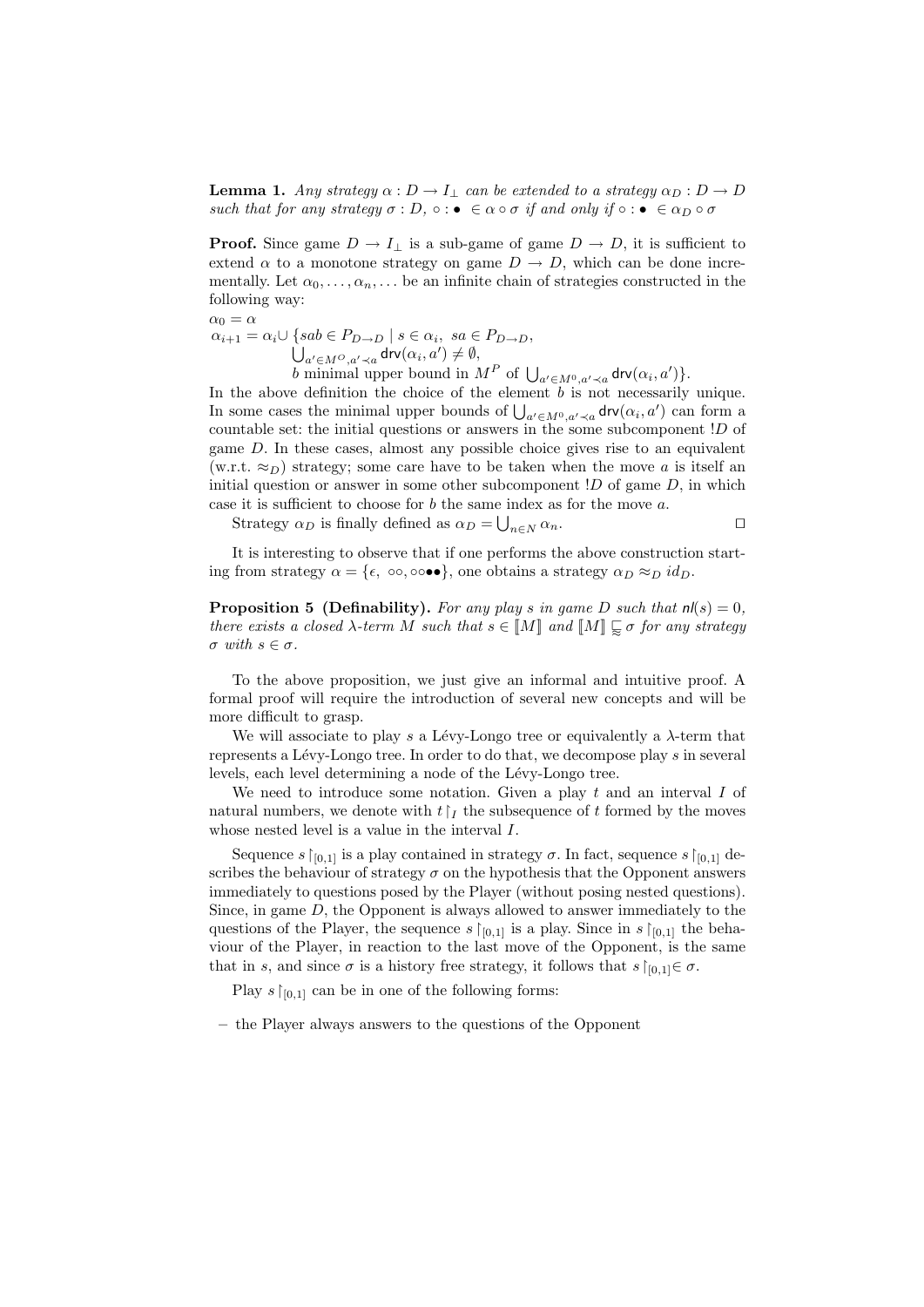the Player answers for  $n$  times to the questions of the Opponent, then at the  $n+1$  question q of the Opponent, the Player replays posing a question. In this case, the Player is in the position to make the second move in a game having form:  $|D \to ( \dots (|D \to D) \dots )$  and it can choose to pose a

question in one of the *n* instances of *D* staying on the left of an arrow. After that, the monotonicity condition on plays forces the Player to react to the answer of the Opponent by either posing a consecutive question in the same component either by giving an answer to question  $q$ . In all cases, after having posed m consecutive questions in the same component, the Player will answer to question  $q$ . The condition of monotonicity on strategies now forces play s  $\lceil 0,1 \rceil$  to proceed in only one possible way. At the consecutive question of the Opponent the Player needs to reply with a move that is stronger (w.r.t the  $\prec_D$  order) to the last question posed by the Player  $(q_p)$ . This implies that the Player needs to pose the question consecutive to question  $q_p$ . At the answer of the Opponent the Player, by the monotonicity condition on strategies, needs to reply with an answer (only one answer available). And the previous argument applies to all consecutive moves.

In the first case above, play s has all moves at the nested level  $0$ , and it is possible to check that:  $s \in [\![\lambda x_1 \ldots x_n] \cdot \Omega]\!]$  and that  $[\![\lambda x_1 \ldots x_n] \cdot \Omega]\!] \subset \sigma$ . On the second case, it is possible to check that:  $s \upharpoonright_{[0,1]} \in [\![\lambda x_1 \ldots x_n.x_i \,\Omega \ldots \Omega ]\!]$  $\overline{m}$ possible to prove that  $[\![\lambda x_1 \ldots x_n.x_i \Omega \ldots \Omega ]\!] \subsetneq \sigma$ ; this can be done proving, by ]]. Moreover, it is

induction on the length of plays, that the monotonicity condition forces strategy  $\sigma$  to behave in a copy-cat way.

Sequence  $s\upharpoonright_{[2,\infty]}$  is a play in a game in the form  $!D\multimap !D\ldots \multimap (!D\otimes \ldots \otimes !D)$ , where the instances of  $D$ , on the left of the  $\sim$  arrow, denote variables that can be interrogated by the Player, and the instances of  $D$  on the right of the  $\sim$ arrow denote the arguments of the head-variable. The first move in  $s \nvert_{[2,\infty]}$  is a question of the Opponent asking if one of the arguments of the head variable is a  $\lambda$ -abstraction and s  $\lceil_{[2,3]}$  is a play in game  $!D \multimap !D \dots \multimap (!D \otimes \dots \otimes !D)$ defining the external structure of one argument of the head-variable. It follows that there exists a  $\lambda$ -term  $P_1 = \lambda x_1 \dots x_n . x_i \Omega \dots (\lambda x_{j1} \dots x_{jn_j} . x_k \Omega \dots \Omega) \dots \Omega$ such that  $s\upharpoonright_{[0,3]}\in\llbracket P\rrbracket$  and  $\llbracket P\rrbracket\subsetneq\sigma$ .

The above analysis can be repeated for the consecutive levels of nested moves, each slice s  $\lceil 2i,2i+1 \rceil$  representing a play where the Opponent interrogates the Player in order to know the structure of some subterms of the Player. In this way play s determines a Lévy-Longo tree approximation of strategy  $\sigma$  at which s belongs.

From the above propositions one can finally conclude:

**Theorem 2 (Completeness).** For any pair of closed  $\lambda$ -terms M, N, we have:

$$
M \sqsubseteq_l N \ \Rightarrow \ \llbracket M \rrbracket \lesssim_D \llbracket N \rrbracket
$$